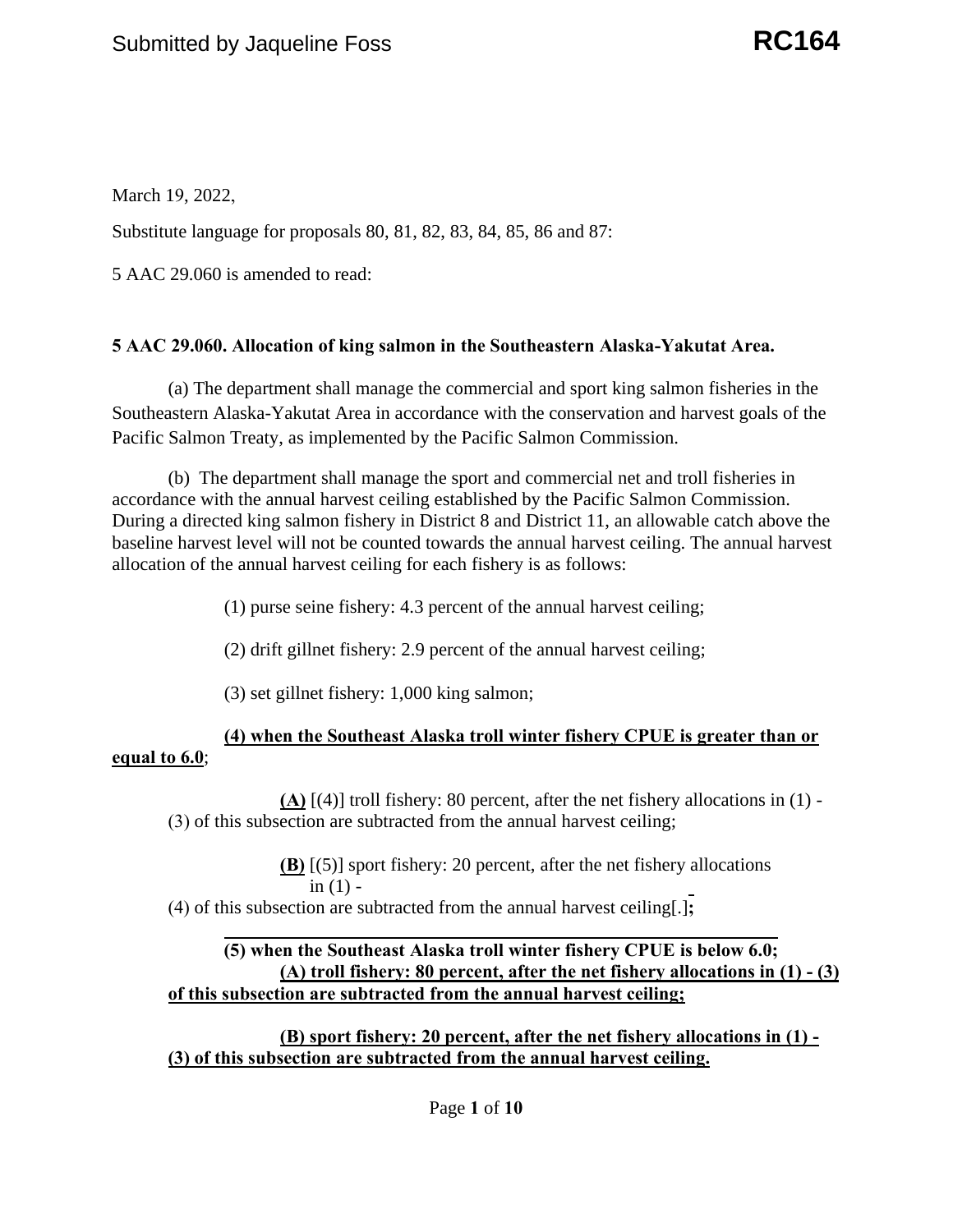#### **(6) If the projected annual Southeast Alaska all-gear harvest is below the annual harvest ceiling, any remaining allocation from those gear groups listed in (1) – (3) and (4)(B) and (5)(B) of this subsection will be allocated to the troll fishery beginning at a season date determined by the department and established by emergency order.**

(c) When computing the harvest allocations under this section, the department shall take into consideration that the Pacific Salmon Commission's annual harvest ceiling includes a pretreaty base level of 5,000 Alaska hatchery-produced king salmon and the risk factor for computing the Alaska hatchery contribution. Alaska hatchery-produced king salmon above the 5,000 fish base and the risk factor are excluded from the annual harvest ceiling. In determining each fisheries' allocation of the Pacific Salmon Commission's harvest ceiling, the department shall apportion the risk factor for computing the Alaska hatchery contribution and the 5,000 fish base into components for each fishery.

(d) For the purpose of calculating the king salmon harvest, the annual harvest period shall begin with the opening of the winter salmon troll season. For the purpose of calculating harvest performance for the king salmon fisheries under this section, the harvest in the sport and commercial net and troll fisheries will be applied to the cumulative harvest on an annual basis, as opposed to the harvest ceiling.

**(e) If the Alaska all-gear annual harvest exceeds the annual harvest ceiling established by the Pacific Salmon Commission, in the year following any overage, the ssector responsible for the overage shall bear a reduction to their allocation the following year except in sport all reduction shall be accured by the non-resident sport sector.**

5 AAC 47.055 is amended to read:

#### **5 AAC 47.055. Southeast Alaska King Salmon Management Plan.**

(a) The commissioner shall establish, by emergency order, the king salmon sport fish bag and possession limits and all other necessary management measures based on the Southeast Alaska winter troll fishery catch per unit effort (CPUE). The bag and possession limits and other management measures established by the commissioner will remain in effect until January 31 of the following year. If the new Southeast Alaska winter troll fishery CPUE is not available by February 1, the bag and possession limits and other management measures for the remainder of the year will be based on the prior year's Southeast Alaska winter troll fishery CPUE, unless superseded by emergency order **or modified by the provisions of 5 AAC 29.060(e)**.

(b) The objectives of the management plan under this section are to

(1) manage the sport fishery to attain **a** [AN AVERAGE] harvest **not to exceed 20** [OF 20] percent of the annual harvest ceiling specified by the Pacific Salmon Commission,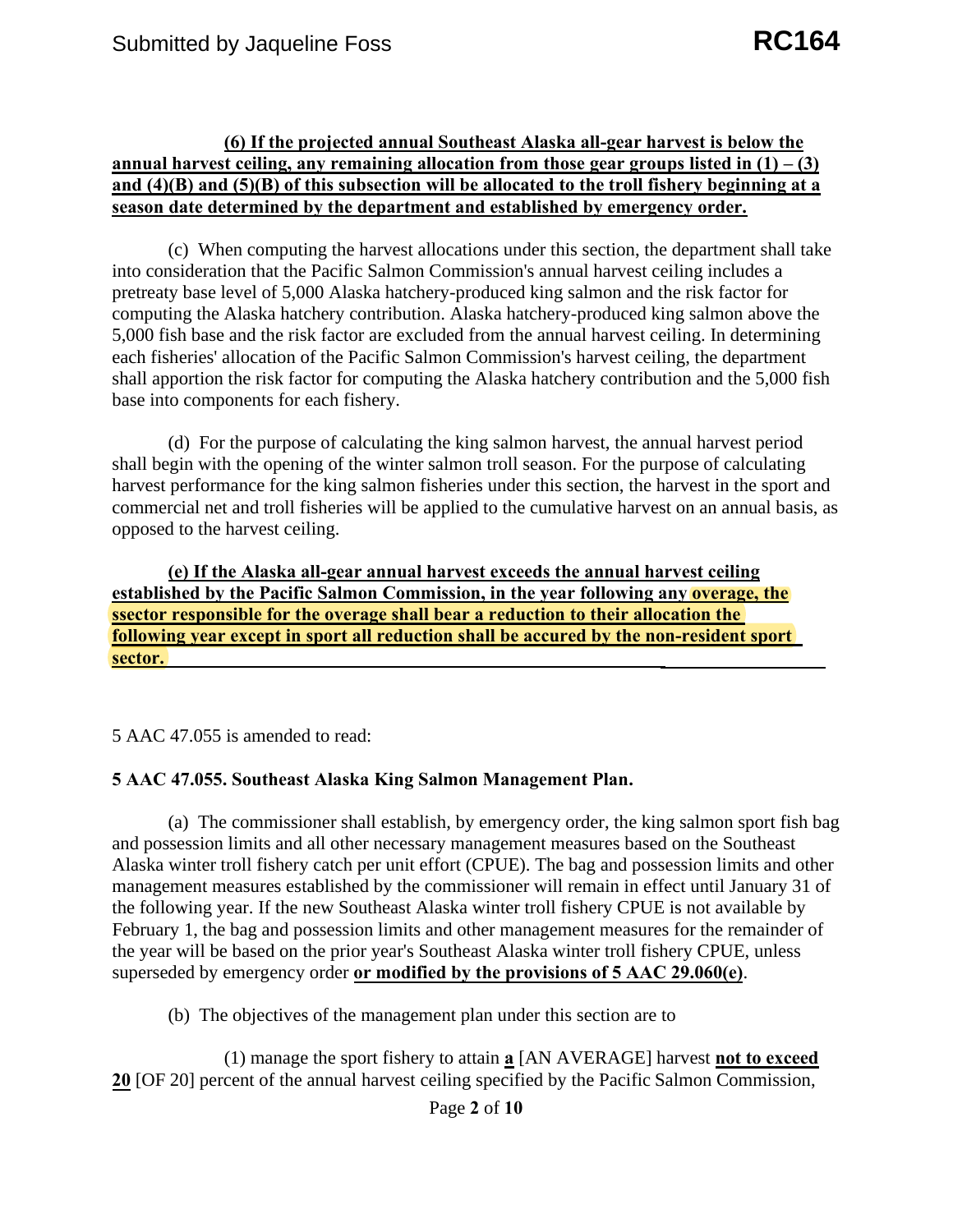ceiling; after the subtraction of the commercial net allocation specified in 5 AAC 29.060 from the harvest

exceeding the sport fishery harvest ceiling;  $(2)$  allow uninterrupted sport fishing in salt waters for king salmon, while not

 $(3)$  minimize regulatory restrictions on resident anglers; and

(4) **if the Alaska winter troll fishery CPUE is less than 3.8 and equal to or greater than 2.0; a resident bag limit of two king salmon 28 inches or greater in length will be established in areas where conservation management measures for all anglers have prohibited king salmon retention or closed fishing for king salmon once they reopen;** 

**(5) at all Alaska winter troll fishery CPUEs, if the department projects that the king salmon sport harvest allocation is going to be exceeded, the department shall, by emergency order, adjust the nonresident seasons and bag limits so that there are no closures for residents;** 

 FISHERY BY ELIMINATING INSEASON REGULATORY CHANGES, EXCEPT THOSE **(7) any projected unused balance in sport allocation will transfer to the troll fishery at a date determined by the department** [PROVIDE STABILITY TO THE SPORT NECESSARY FOR CONSERVATION PURPOSES].

(c) When the Southeast Alaska winter troll fishery CPUE is equal to or greater than 20.5, which is equivalent to a king salmon abundance index greater than 2.2, the sport fishery harvest limit will be 69,000 treaty king salmon, and the commissioner may, by emergency order, implement the following management measures:

(1) a resident bag limit of three king salmon, 28 inches or greater in length;

(2) a nonresident bag limit of [TWO KING SALMON IN MAY AND] one king salmon [IN OTHER MONTHS]; a nonresident annual limit of **three** [FIVE] king salmon, 28 inches or greater in length;

(3) from October 1 through March 31, a sport fish angler may use two rods when fishing for king salmon; a person using two rods under this paragraph may only retain salmon.

(d) When the Southeast Alaska winter troll fishery CPUE is less than 20.5 and equal to or greater than 8.7, which is equivalent to a king salmon abundance index of less than or equal to 2.2 and greater than 1.8, the sport fishery harvest limit will be 61,900 treaty king salmon, and the commissioner may, by emergency order, implement the following management measures:

(1) a resident bag limit of three king salmon, 28 inches or greater in length;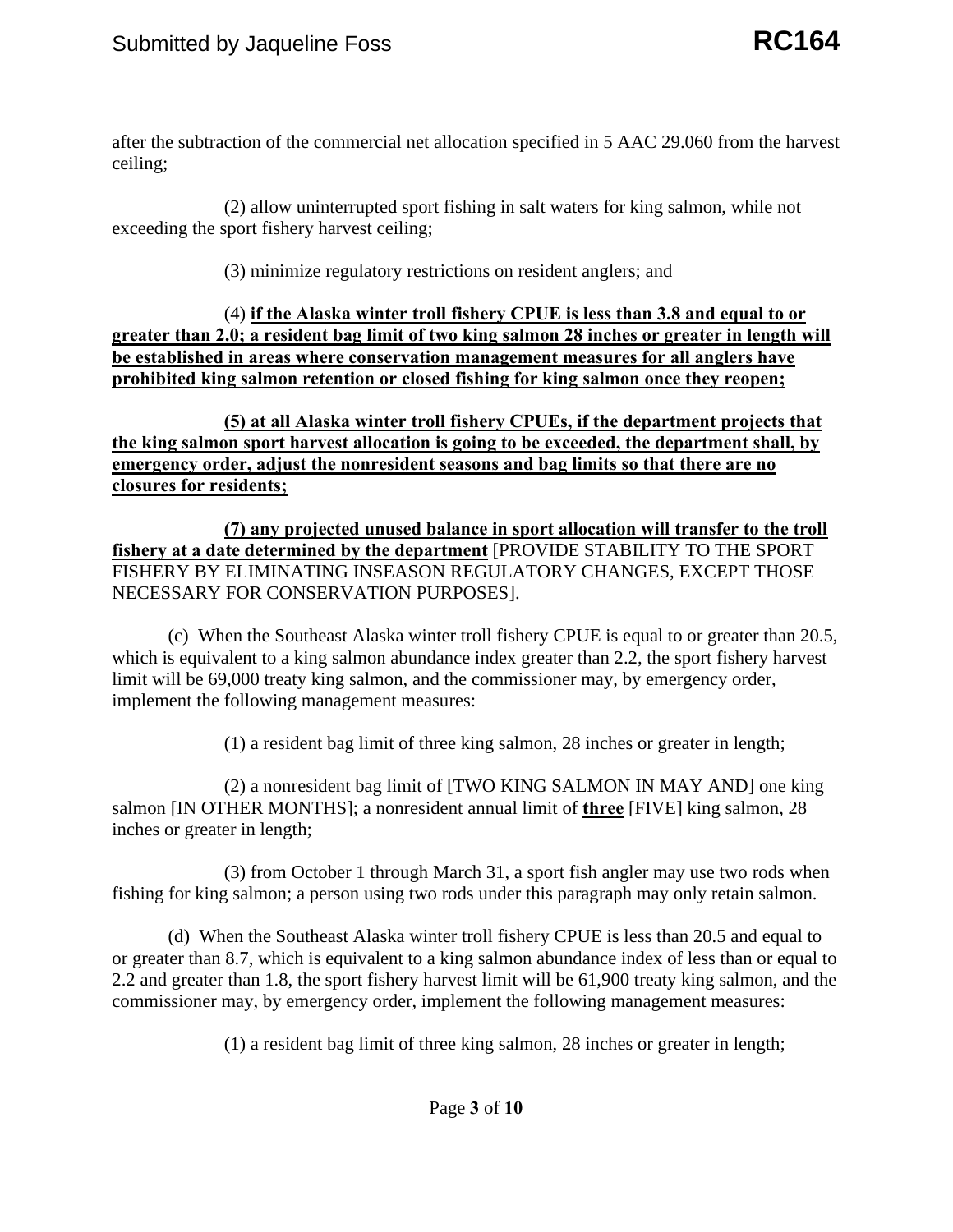(2) a nonresident bag limit of one king salmon; a nonresident annual limit of **three** [FOUR] king salmon, 28 inches or greater in length;

(3) from October 1 through March 31, a sport fish angler may use two rods when fishing for king salmon; a person using two rods under this paragraph may only retain salmon.

 commissioner may, by emergency order, implement the following management measures: (1) a resident bag limit of two king salmon, 28 inches or greater in length; (e) When the Southeast Alaska winter troll fishery CPUE is less than 8.7 and equal to or greater than 6.0, which is equivalent to a king salmon abundance index less than or equal to 1.8 and greater than 1.5, the sport fishery harvest limit will be 49,300 treaty king salmon, and the

(2) a nonresident bag limit of one king salmon; a nonresident annual limit of three king salmon, 28 inches or greater in length;

(3) from October 1 through March 31, a resident sport fish angler may use two rods when fishing for king salmon; a person using two rods under this paragraph may only retain salmon.

(f) When the Southeast Alaska winter troll fishery CPUE is less than 6.0 and equal to or greater than 3.8, which is equivalent to a king salmon abundance index of less than or equal to 1.5 and greater than 1.2, the sport fishery harvest limit will be 37,900[37,900] treaty king salmon, and the commissioner may, by emergency order, implement the following management measures [IN CONJUNCTION WITH WILD STOCK MANAGEMENT MEASURES]:

(1) a **resident** bag limit of **two** [ONE] king salmon, 28 inches or greater in length;

# **(2) a non-resident bag limit of one king salmon, 28 inches or greater in**

#### **length;**

**(3)** [(2)] from January 1 through June 30, a nonresident **annual** [TOTAL] harvest limit of three king salmon, 28 inches or greater in length; a harvest record under 5 AAC 75.006 is required;

**(4)** [(3)] from July 1 through July **15** [7], a nonresident **annual** [TOTAL] harvest limit of two king salmon, 28 inches or greater in length; any king salmon harvested by a nonresident from January 1 through July **15** [7] will apply towards the two fish **annual** [TOTAL] harvest limit; a harvest record under 5 AAC 75.006 is required;

**(5) from July 16 through December 31, a nonresident annual harvest limit of one king salmon, 28 inches or greater in length; any king salmon harvested by a nonresident from January 1 through December 31 will apply towards the one fish annual harvest limit; a harvest record under 5 AAC 75.006 is required;** 

Page **4** of **10**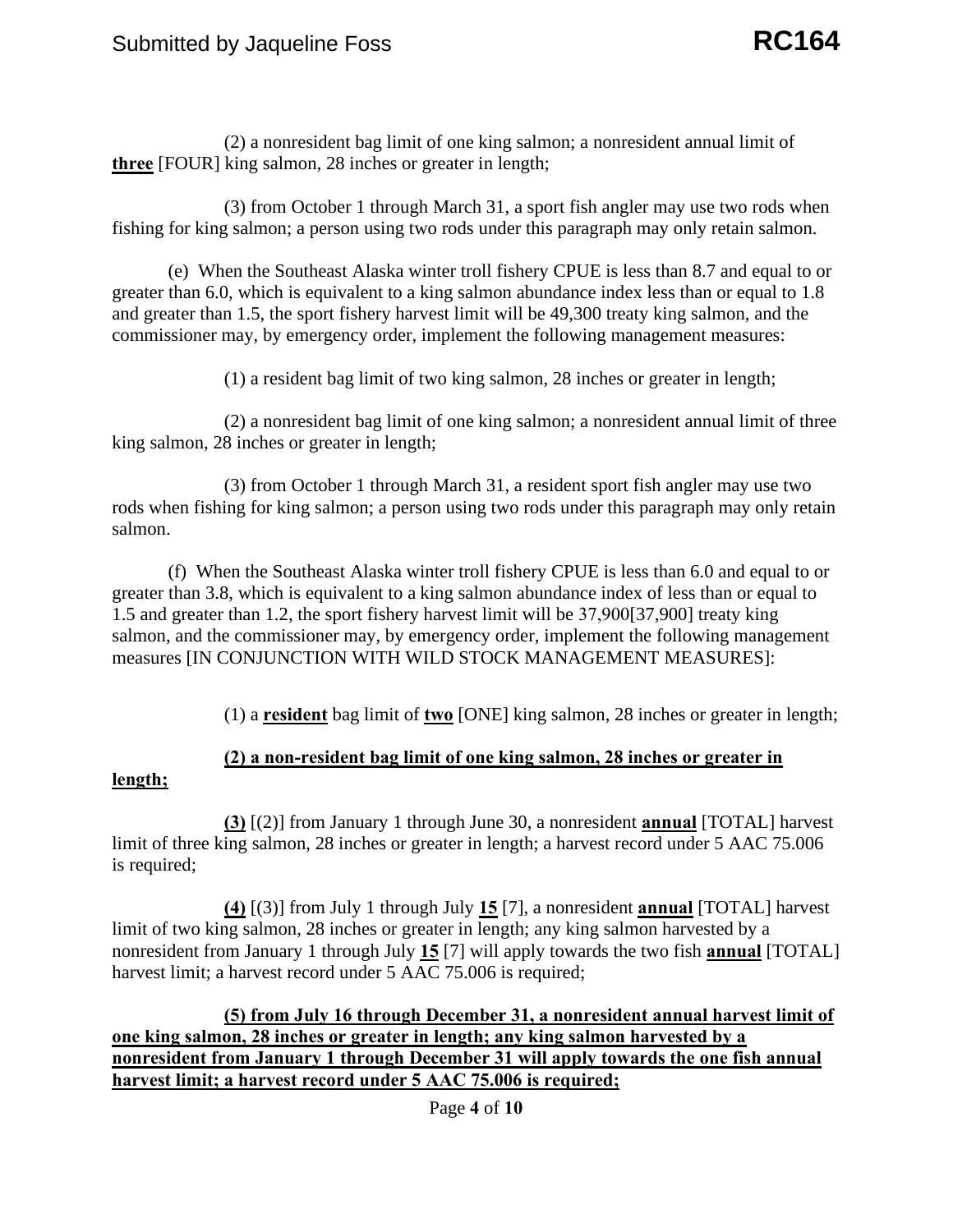$\underline{60}$  [(4)] from October 1 through March 31, a resident sport fish angler may use<br>fishing for king salmon: a person using two rods under this paragraph may only two rods when fishing for king salmon; a person using two rods under this paragraph may only retain salmon[;

(5) FROM JULY 8 THROUGH DECEMBER 31, A NONRESIDENT TOTAL HARVEST LIMIT OF ONE KING SALMON; 28 INCHES OR GREATER IN LENGTH; ANY KING SALMON HARVESTED BY A NONRESIDENT FROM JANUARY 1 THROUGH DECEMBER 31 WILL APPLY TOWARDS THE ONE FISH TOTAL HARVEST LIMIT; A HARVEST RECORD UNDER 5 AAC 75.006 IS REQUIRED;

 ALLOCATION IS GOING TO BE EXCEEDED, THE DEPARTMENT SHALL, BY FISHING BY RESIDENTS ONLY IF NONRESIDENT ANGLER CLOSURES ARE (6) IF THE DEPARTMENT PROJECTS THAT THE SPORT HARVEST EMERGENCY ORDER, CLOSE SPORT FISHING BY NONRESIDENTS TO STAY WITHIN THE SPORT HARVEST ALLOCATION; THE DEPARTMENT SHALL CLOSE SPORT INSUFFICIENT TO REMAIN WITHIN THE SPORT HARVEST ALLOCATION;

(7) IN THE HAINES AND SKAGWAY VICINITY:

(A) IN THE WATERS OF CHILKAT INLET NORTH OF THE ADF&G REGULATORY MARKER IMMEDIATELY NORTH OF SEDUCTION POINT, A RESIDENT KING SALMON BAG LIMIT OF TWO FISH FROM JULY 1 THROUGH DECEMBER 31, 28 INCHES OR GREATER IN LENGTH;

(B) IN THE WATERS OF SECTION 13-C, AS DESCRIBED IN 5 AAC 33.200, SOUTHEAST OF A LINE FROM NISMENI POINT TO A POINT ON THE CHICHAGOF ISLAND SHORELINE AT 57° 35.59' N. LAT., 135° 22.33' W. LONG., A RESIDENT KING SALMON BAG LIMIT OF TWO FISH FROM JUNE 15 THROUGH DECEMBER 31, 28 INCHES OR GREATER IN LENGTH;

(8) IN THE JUNEAU VICINITY:

(A) IN THE WATERS OF SECTIONS 11-A, 11-B AND 11-C, DISTRICT 12. SECTIONS 14-B, 14-C, 15-B, AND 15-C, AS DESCRIBED IN 5 AAC 33.200, A RESIDENT KING SALMON BAG LIMIT OF TWO FISH FROM JUNE 15 THROUGH DECEMBER 31, 28 INCHES OR GREATER IN LENGTH;

(B) IN THE WATERS OF SECTION 11-D, AS DESCRIBED IN 5 AAC 33.200, A RESIDENT KING SALMON BAG LIMIT OF TWO FISH FROM JULY 1 THROUGH DECEMBER 31, 28 INCHES OR GREATER IN LENGTH;

(9) IN THE PETERSBURG WRANGELL VICINITY: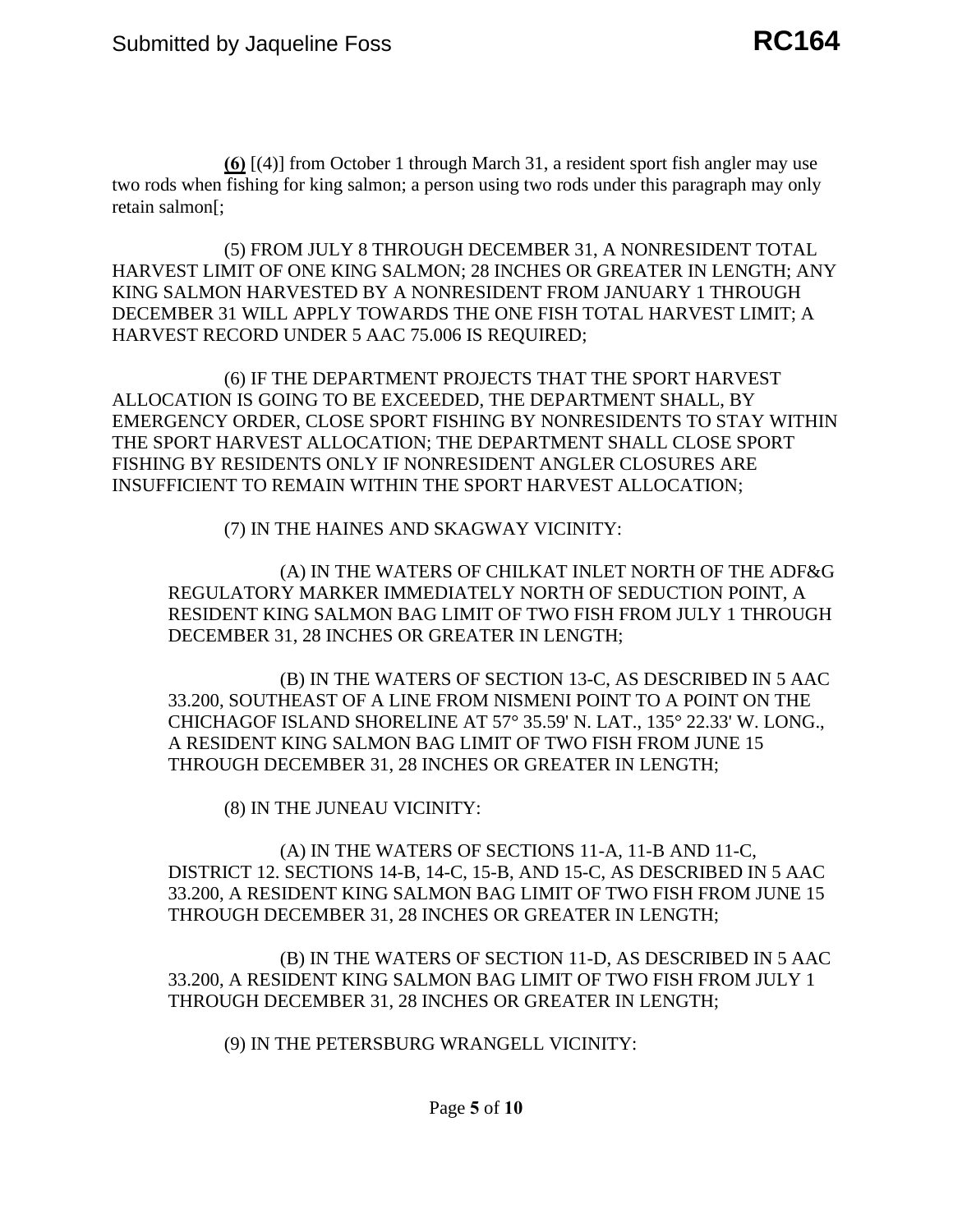(A) IN THE WATERS OF DISTRICT 8, AS DESCRIBED IN 5 AAC 47.057(D), AND IN A PORTION OF DISTRICT 7, AS DESCRIBED IN 5 AAC 33.200, IN THE WATERS OF EASTERN PASSAGE WEST OF A LINE FROM A POINT ON WRANGELL ISLAND AT 56° 22.19' N. LAT., 132° 11.75' W. LONG., TO A POINT ON THE MAINLAND SHORE AT 56° 22.76' N. LAT., 132° 10.62' W. LONG., A RESIDENT KING SALMON BAG LIMIT OF TWO FISH FROM JULY 15 THROUGH DECEMBER 31, 28 INCHES OR GREATER IN LENGTH;

 POINT BAKER TO A POINT ON THE SHORE OF KUIU ISLAND AT 56° 20.80' N. WATERS OF EASTERN PASSAGE WEST OF A LINE FROM A POINT ON (B) IN THE WATERS OF DISTRICT 5 NORTH OF A LINE FROM LAT., 133° 50.87' W. LONG., DISTRICT 6, DISTRICT 7 EXCLUDING THE WRANGELL ISLAND AT 56° 22.19' N. LAT., 132° 11.75' W. LONG., TO A POINT ON THE MAINLAND SHORE AT 56° 22.76' N. LAT., 132° 10.62' W. LONG., DISTRICT 9 NORTH OF LINE FROM POINT ELLIS TO PATTERSON POINT, AND DISTRICT 10, AS DESCRIBED IN 5 AAC 33.200, A RESIDENT KING SALMON BAG LIMIT OF TWO FISH FROM JUNE 15 THROUGH DECEMBER 31, 28 INCHES OR GREATER IN LENGTH;

(10) IN THE KETCHIKAN VICINITY:

(A) IN THE WATERS OF BEHM CANAL AND REVILLAGIGEDO CHANNEL AND THE CONTIGUOUS BAYS, BETWEEN A LINE FROM POINT EVA TO CACTUS POINT, AND A LINE FROM LUCKY POINT AT 55° 12.62' N. LAT., 131° 16.18' W. LONG., TO MIDDY POINT AT 55° 10.19' N., 131° 19.60' W. LONG., TO BEAVER POINT AT 55° 05.25' N. LAT., 131° 14.57' W. LONG., AND FROM POINT ROSEN AT 55° 04.74' N LAT., 131° 10.87' W. LONG., TO QUADRA POINT AT 55° 05.14' N. LAT., 130° 59.07' W. LONG., A RESIDENT KING SALMON BAG LIMIT OF TWO FISH FROM AUGUST 15 THROUGH DECEMBER 31, 28 INCHES OR GREATER IN LENGTH;

 LONG.; A RESIDENT KING SALMON BAG LIMIT OF TWO FISH FROM AUGUST (B) IN THE WATERS OF WEST BEHM CANAL AND THE CONTIGUOUS BAYS ENCLOSED TO THE NORTH BY A LINE FROM THE WESTERN ENTRANCE OF BAILEY BAY AT 55° 56.04' N. LAT., 131° 37.94' W. LONG., TO THE NORTHERN TIP OF HASSLER ISLAND AT 55° 54.28' N. LAT., 131° 37.80' W. LONG., AND A LINE FROM FIN POINT AT 55° 51.26' N. LAT., 131° 35.42' W. LONG., TO DRESS POINT AT 55° 51.15' N. LAT., 131° 33.75' W. LONG., AND TO THE SOUTH BY A LINE FROM INDIAN POINT AT 55° 36.87' N. LAT., 131° 42.07' W. LONG., TO MIKE POINT AT 55° 37.25' N. LAT., 131° 52.74' W. 15 THROUGH DECEMBER 31, 28 INCHES OR GREATER IN LENGTH;

 TERMINAL HARVEST AREA, WHICH INCLUDES THE WATERS OF NICHOLS (C) IN THE WATERS OF THE HERRING BAY SPORTFISH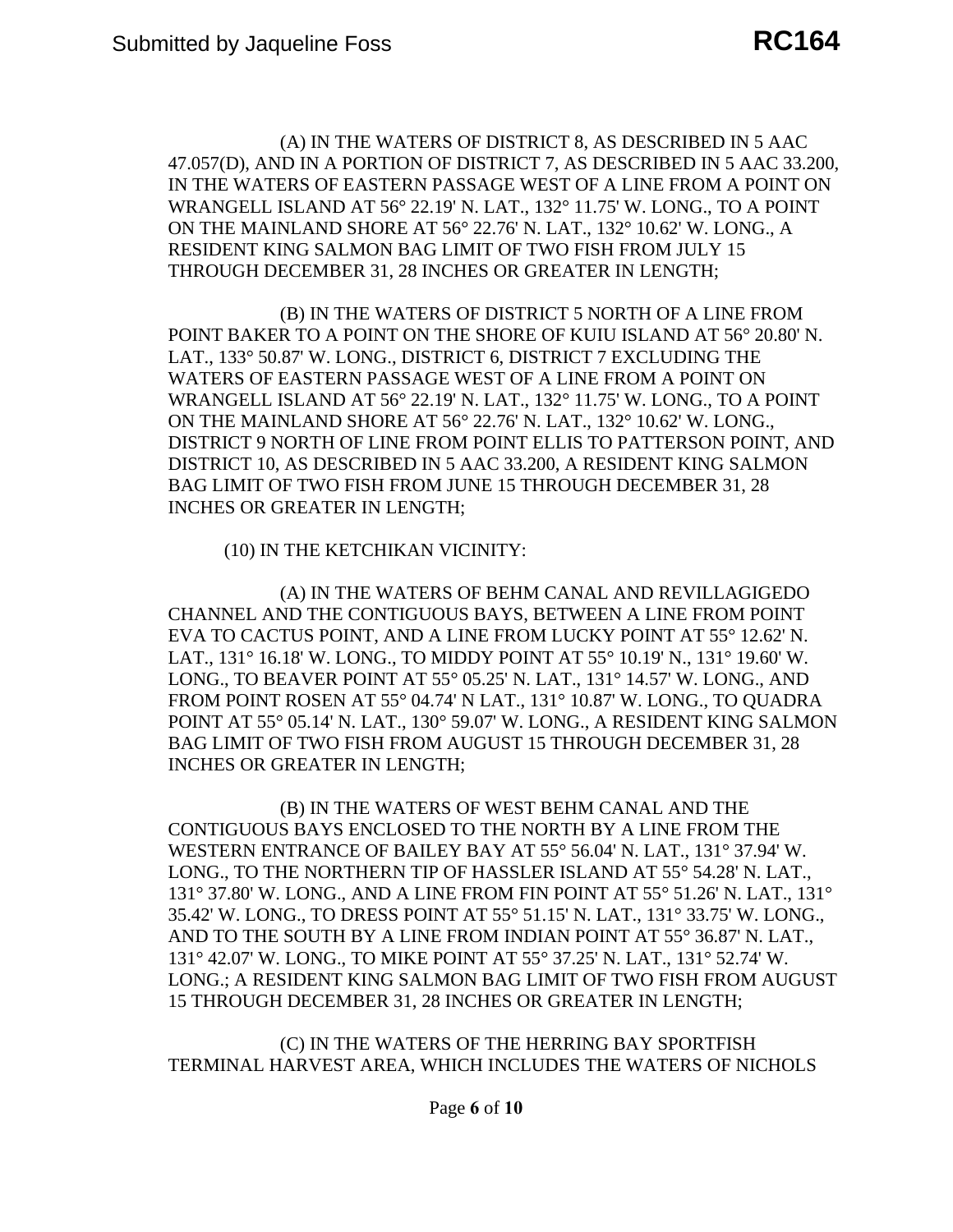PASS NORTH OF THE LATITUDE OF DRIEST POINT, REVILLAGIGEDO CHANNEL NORTH OF THE LATITUDE OF HARBOR POINT, AND TONGASS NARROWS SOUTH OF THE LATITUDE OF THE LEWIS REEF LIGHT, A RESIDENT KING SALMON BAG LIMIT OF TWO FISH FROM JUNE 15 THROUGH DECEMBER 31, 28 INCHES OR GREATER IN LENGTH;

DECEMBER 311. (D) IN ALL REMAINING WATERS OF DISTRICTS 1 AND 2, AS DESCRIBED IN 5 AAC 33.200, A RESIDENT KING SALMON BAG LIMIT OF TWO FISH 28 INCHES OR GREATER IN LENGTH FROM AUGUST 15 THROUGH

 $(g)$ . When the Southeast Alaska winter troll fishery CPUE is less than 3.8 and equal to or greater than 2.6, which is equivalent to a king salmon abundance index of less than or equal to 1.2 and greater than 1.0, the sport fishery harvest limit will be **25,800** [25,800] treaty king salmon and the commissioner may, by emergency order, implement the following management measures [IN CONJUNCTION WITH WILD STOCK MANAGEMENT MEASURES:]

(1) a bag limit of one king salmon, 28 inches or greater in length;

(2) from January 1 through June 30, a nonresident **annual** [TOTAL] harvest limit of three king salmon, 28 inches or greater in length; a harvest record under 5 AAC 75.006 is required;

(3) from July 1 through **July 15** [DECEMBER 31], a nonresident **annual**  [TOTAL] harvest limit of **two** [ONE] king salmon, 28 inches or greater in length; any king salmon harvested by the nonresident from January 1 through **July 15** [DECEMBER 31] will apply toward the two fish **annual** [TOTAL] harvest limit; a harvest record under 5 AAC 75.006 is required;

(4) **from July 16 through December 31, a nonresident annual harvest limit of one king salmon, 28 inches or greater in length; any king salmon harvested by a nonresident from January 1 through December 31 will apply towards the one fish annual harvest limit; a harvest record under 5 AAC 75.006 is required** [IF THE DEPARTMENT PROJECTS THAT THE SPORT HARVEST ALLOCATION IS GOING TO BE EXCEEDED, THE DEPARTMENT SHALL, BY EMERGENCY ORDER, CLOSE SPORT FISHING BY NONRESIDENTS TO STAY WITHIN THE SPORT HARVEST ALLOCATION; THE DEPARTMENT SHALL CLOSE SPORT FISHING BY RESIDENTS ONLY IF NONRESIDENT ANGLER CLOSURES ARE INSUFFICIENT TO REMAIN WITHIN THE SPORT HARVEST ALLOCATION;

#### (5) IN THE HAINES AND SKAGWAY VICINITY:

# (A) IN THE WATERS OF CHILKAT INLET NORTH OF THE ADF&G REGULATORY MARKER IMMEDIATELY NORTH OF SEDUCTION POINT, A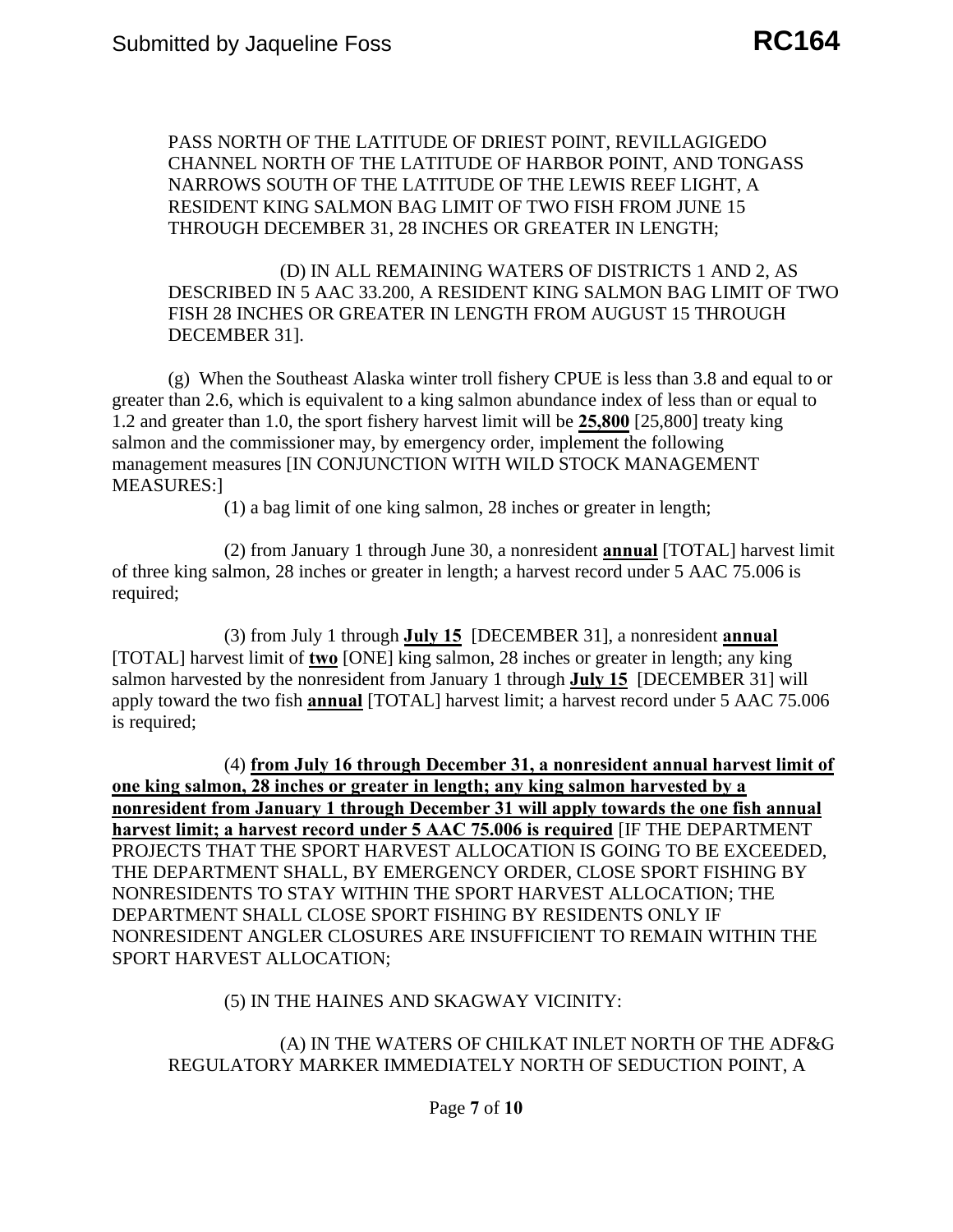RESIDENT KING SALMON BAG LIMIT OF TWO FISH FROM JULY 1 THROUGH DECEMBER 31, 28 INCHES OR GREATER IN LENGTH;

(B) IN THE WATERS OF SECTION 13-C, AS DESCRIBED IN 5 AAC 33.200, SOUTHEAST OF A LINE FROM NISMENI POINT TO A POINT ON THE CHICHAGOF ISLAND SHORELINE AT 57° 35.59' N. LAT., 135° 22.33' W. LONG., A RESIDENT KING SALMON BAG LIMIT OF TWO FISH FROM JUNE 15 THROUGH DECEMBER 31, 28 INCHES OR GREATER IN LENGTH;

(6) IN THE JUNEAU VICINITY:

(A) IN THE WATERS OF SECTIONS 11-A, 11-B, AND 11-C, DISTRICT 12, SECTIONS 14-B, 14-C, 15-B, AND 15-C, AS DESCRIBED IN 5 AAC 33.200, A RESIDENT KING SALMON BAG LIMIT OF TWO FISH FROM JUNE 15 THROUGH DECEMBER 31, 28 INCHES OR GREATER IN LENGTH;

(B) IN THE WATERS OF SECTION 11-D, AS DESCRIBED IN 5 AAC 33.200, A RESIDENT KING SALMON BAG LIMIT OF TWO FISH FROM JULY 1 THROUGH DECEMBER 31, 28 INCHES OR GREATER IN LENGTH;

(7) IN THE PETERSBURG WRANGELL VICINITY:

(A) IN THE WATERS OF DISTRICT 8, AS DESCRIBED IN 5 AAC 47.057(D), AND IN A PORTION OF DISTRICT 7, AS DESCRIBED IN 5 AAC 33.200, IN THE WATERS OF EASTERN PASSAGE WEST OF A LINE FROM A POINT ON WRANGELL ISLAND AT 56° 22.19' N. LAT., 132° 11.75' W. LONG., TO A POINT ON THE MAINLAND SHORE AT 56° 22.76' N. LAT., 132° 10.62' W. IONG., A RESIDENT KING SALMON BAG LIMIT OF TWO FISH FROM JULY 15 THROUGH DECEMBER 31, 28 INCHES OR GREATER IN LENGTH;

 POINT BAKER TO A POINT ON THE SHORE OF KUIU ISLAND AT 56° 20.80' N. WATERS OF EASTERN PASSAGE WEST OF A LINE FROM A POINT ON (B) IN THE WATERS OF DISTRICT 5 NORTH OF LINE FROM LAT., 133° 50.87' W. LONG., DISTRICT 6, DISTRICT 7 EXCLUDING THE WRANGELL ISLAND AT 56° 22.19' N. LAT., 132° 11.75' W. LONG., TO A POINT ON THE MAINLAND SHORE AT 56° 22.76' N. LAT., 132° 10.62' W. LONG., DISTRICT 9 NORTH OF A LINE FROM POINT ELLIS TO PATTERSON POINT, AND DISTRICT 10, AS DESCRIBED IN 5 AAC 33.200, A RESIDENT KING SALMON BAG LIMIT OF TWO FISH FROM JUNE 15 THROUGH DECEMBER 31, 28 INCHES OR GREATER IN LENGTH;

(8) IN THE KETCHIKAN VICINITY: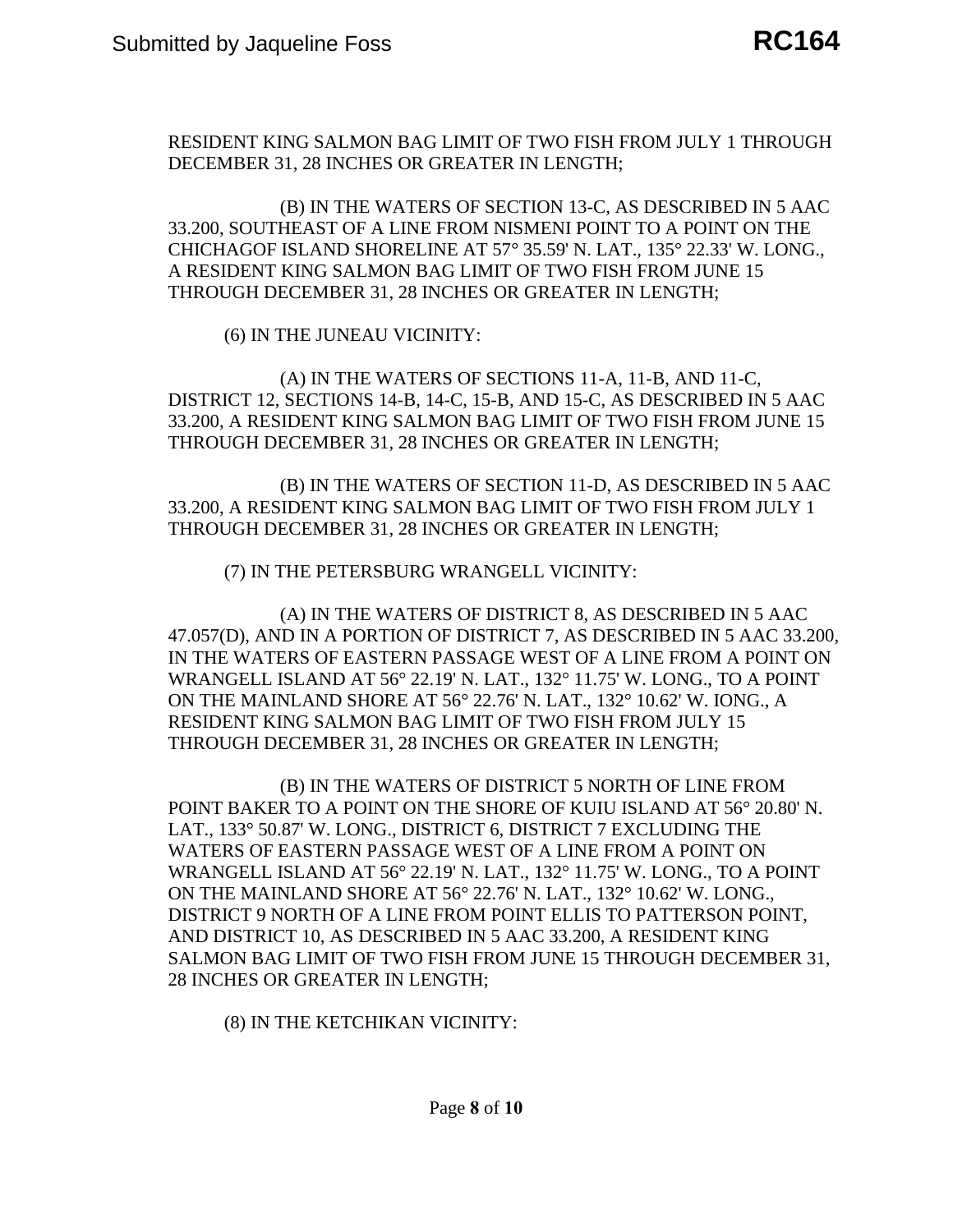(A) IN THE WATERS OF BEHM CANAL AND REVILLAGIGEDO CHANNEL AND THE CONTIGUOUS BAYS, BETWEEN A LINE FROM POINT EVA TO CACTUS POINT, AND A LINE FROM LUCKY POINT AT 55° 12.62' N. LAT., 131° 16.18' W. LONG., TO MIDDY POINT AT 55° 10.19' N., 131° 19.60' W. LONG., TO BEAVER POINT AT 55° 05.25' N. LAT., 131° 14.57' W. LONG., AND FROM POINT ROSEN AT 55° 04.74' N LAT., 131° 10.87' W. LONG., TO QUADRA POINT AT 55° 05.14' N. LAT., 130° 59.07' W. LONG., A RESIDENT KING SALMON BAG LIMIT OF TWO FISH FROM AUGUST 15 THROUGH DECEMBER 31, 28 INCHES OR GREATER IN LENGTH;

 LONG.; A RESIDENT KING SALMON BAG LIMIT OF TWO FISH FROM AUGUST (B) IN THE WATERS OF WEST BEHM CANAL AND THE CONTIGUOUS BAYS ENCLOSED TO THE NORTH BY A LINE FROM THE WESTERN ENTRANCE OF BAILEY BAY AT 55° 56.04' N. LAT., 131° 37.94' W. LONG., TO THE NORTHERN TIP OF HASSLER ISLAND AT 55° 54.28' N. LAT., 131° 37. 80' W. LONG., AND A LINE FROM FIN POINT AT 55° 51.26' N. LAT., 131° 35.42' W. LONG., TO DRESS POINT AT 55° 51.15' N. LAT., 131° 33.75' W. LONG., AND TO THE SOUTH BY A LINE FROM INDIAN POINT AT 55° 36.87' N. LAT., 131° 42.07' W. LONG., TO MIKE POINT AT 55° 37.25' N. LAT., 131° 52.74' W. 15 THROUGH DECEMBER 31, 28 INCHES OR GREATER IN LENGTH;

 TERMINAL HARVEST AREA, WHICH INCLUDES THE WATERS OF NICHOLS (C) IN THE WATERS OF THE HERRING BAY SPORTFISH PASS NORTH OF THE LATITUDE OF DRIEST POINT, REVILLAGIGEDO CHANNEL NORTH OF THE LATITUDE OF HARBOR POINT, AND TONGASS NARROWS SOUTH OF THE LATITUDE OF THE LEWIS REEF LIGHT; A RESIDENT KING SALMON BAG LIMIT OF TWO FISH FROM JUNE 15 THROUGH DECEMBER 31, 28 INCHES OR GREATER IN LENGTH;

(D) IN ALL REMAINING WATERS OF DISTRICT 1 AND 2, AS DESCRIBED IN 5 AAC 33.200, A RESIDENT KING SALMON BAG LIMIT OF TWO FISH 28 INCHES OR GREATER IN LENGTH FROM AUGUST 15 THROUGH DECEMBER 31].

(h) When the Southeast Alaska winter troll fishery CPUE is less than 2.6 and equal to or greater than 2.0, which is equivalent to a king salmon abundance index of less than or equal to 1.0 and greater than or equal to 0.875, the sport fishery harvest limit will be 20,600[20,600] treaty king salmon and the commissioner may, by emergency order, implement the following management measures:

(1) a [RESIDENT] bag limit of one king salmon, 28 inches or greater in length;

#### (2) **from January 1 through June 30, a nonresident annual harvest limit of three king salmon, 28 inches or greater in length; a harvest record under 5 AC 75.006 is**